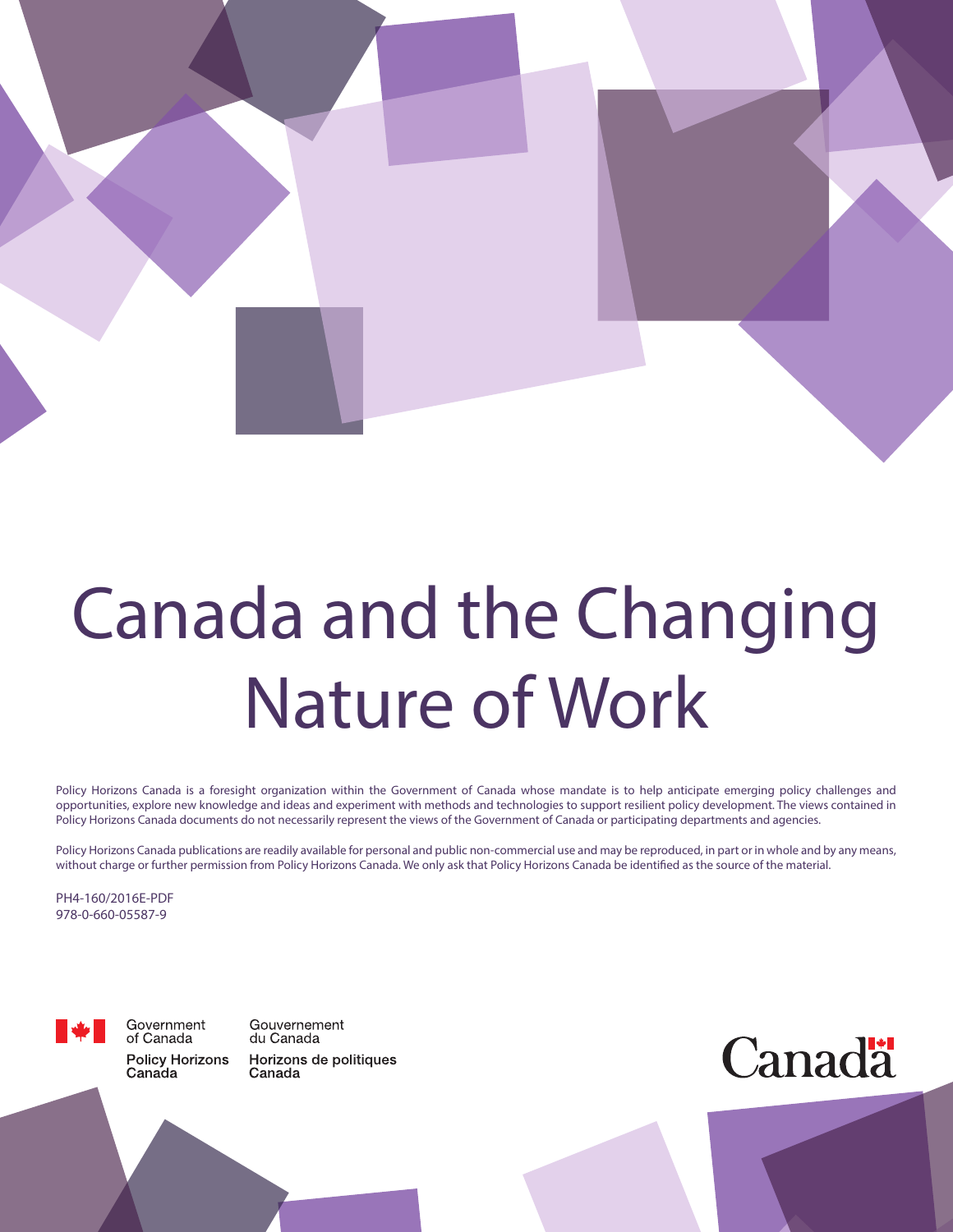# Table of contents

| Executive Summary<br>1                                                                                                                                                                                                                                                                                                                                                                                                                                                                                                             |  |
|------------------------------------------------------------------------------------------------------------------------------------------------------------------------------------------------------------------------------------------------------------------------------------------------------------------------------------------------------------------------------------------------------------------------------------------------------------------------------------------------------------------------------------|--|
| A New Context 220 methods are controlled as a control of the control of the control of the control of the control of the control of the control of the control of the control of the control of the control of the control of                                                                                                                                                                                                                                                                                                      |  |
| Insights<br>The rise of virtual work: from the office to the web<br>A global rebalancing of wages<br>Uncertain job security<br>Exploitation in a virtual Wild West<br>Collective organizing among virtual workers: renegotiating fair exchange<br>Work-life integration                                                                                                                                                                                                                                                            |  |
|                                                                                                                                                                                                                                                                                                                                                                                                                                                                                                                                    |  |
| Getting ahead of the courts: transforming the legal and regulatory framework<br>Avoiding a race to the bottom: ensuring a fair and living wage<br>Capitalizing on opportunities for labour market integration<br>Supporting the "jobrepreneur" and "micromultinational": from accreditation to reputation<br>Protecting personal reputations<br>Coordinating an international approach to social protection<br>Updating social security programs<br>Distributing risk and responsibility between businesses, workers and the state |  |
|                                                                                                                                                                                                                                                                                                                                                                                                                                                                                                                                    |  |
|                                                                                                                                                                                                                                                                                                                                                                                                                                                                                                                                    |  |
|                                                                                                                                                                                                                                                                                                                                                                                                                                                                                                                                    |  |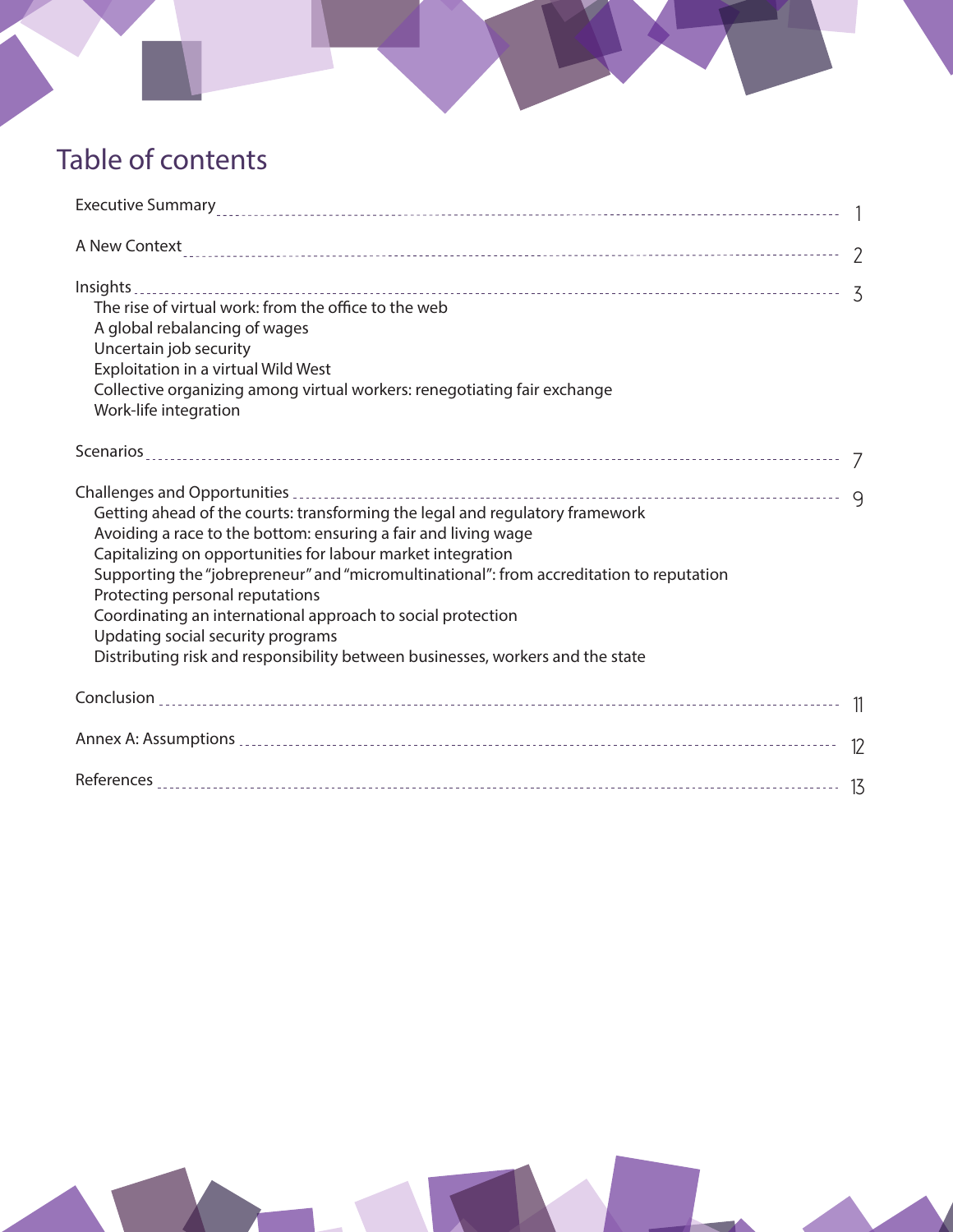# Executive Summary

One of the more disruptive features of the emerging digital economy is the rise of virtual workers. Online work platforms (e.g. [http://freelancer.com\)](http://freelancer.com) enable individual workers to advertise their skills and find short-term contracts with employers all over the world – creating a global digital marketplace for labour. An estimated 48 million workers were registered on online work platforms globally in 2013.<sup>1</sup> The market is estimated to be growing at 33% annually, with the number of workers expected to reach 112 million and market revenue to hit US\$ 4.8 billion in 2015.<sup>2</sup> The advent of virtual work could profoundly reshape the nature of work in Canada, transforming how, when, where and what type of work is done. This in turn could challenge the underpinnings of Canadian social policy and programs such as employment insurance (EI) and the Canada Pension Plan (CPP).

# Insights: What is changing?

- **Work is Moving Online:** Virtual work is growing at an exponential speed and is likely to be part of most Canadian's work experience by 2030.
- **Work is Becoming Borderless:** Virtual work is available to everyone with an Internet connection and a smartphone or tablet to do both low and high skilled work on increasingly digital value chains.
- **Work is Becoming Flexible but Uncertain:** A global online marketplace will increase self-employment and shortterm contracts, making job security and financial stability more difficult to attain.

# Policy Challenges: As insights interact, what challenges could lie ahead?

- The rise of virtual work will facilitate skilled workers moving online and expose Canadians to global competition and opportunities.
- Virtual work could lead to a worldwide convergence of wages for similar tasks, potentially lowering Canadian wages over time. Transnational collaboration may be needed to avoid a global race to the bottom and to develop effective social policy instruments in the virtual international workspace.
- Virtual work will challenge implementation of existing legal and regulatory frameworks such as minimum wages, discrimination and tax collection.
- Access to social programs may need to be separated from employment status as full-time employment ceases to be the norm.

Virtual work may demand new and creative solutions on par with some of Canada's most ambitious social policy initiatives from the past. It will likely take a transformational rather than incremental approach to keep pace with the changing nature of work and all that it entails for Canada's social safety net.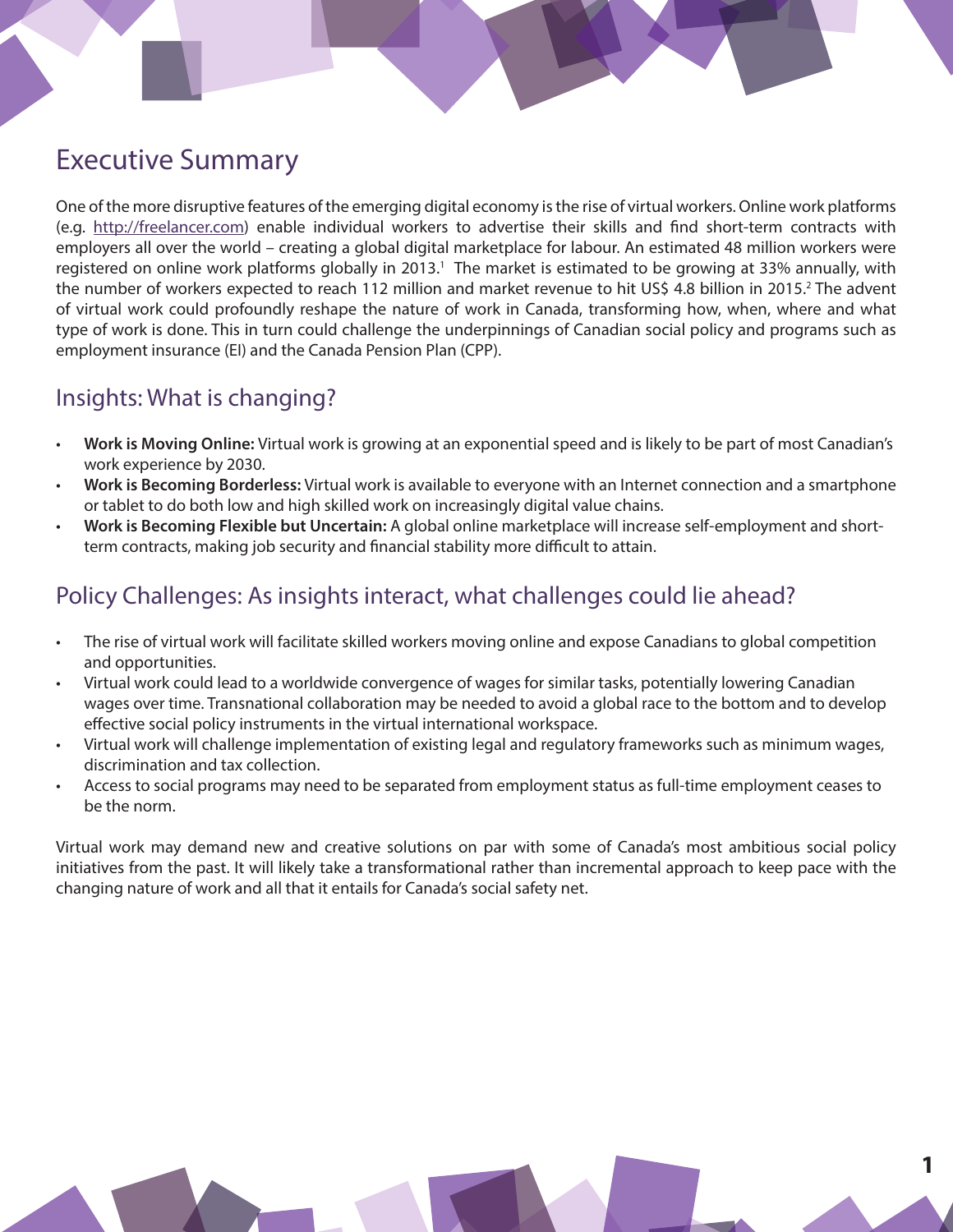# A New Context

Policy Horizons Canada has explored in earlier studies, such as [MetaScan 3](http://horizons.gc.ca/eng/content/metascan-3-emerging-technologies-0), how influential digital technologies will be in shaping the world as we know it. The introduction of online web platforms along with other key technologies such as virtual telepresence, data analytics, robotics, artificial intelligence, sensors and 3D printing are unleashing a cascade of change that is transforming how, when, where and what type of work is done. Work has long shaped our lives,

providing livelihoods, a sense of meaning and purpose, identity and social benefits to individuals and families. It has also anchored Canada's system of social welfare, first as the impetus for labour standards, labour market access programs and employment insurance, and second, as a means of financing pensions and tax-funded social transfers. As a result, as work changes, there will be many implications for both individuals and Canadian society. This foresight study explores some of those more disruptive aspects, particularly of virtual work, and how they will impact social protection in the future.

'Social protection is a collection of measures to improve or protect human capital, ranging from labor market interventions, publicly mandated unemployment or old-age insurance to targeted income support. Social protection interventions assist individuals, households, and communities to better manage the income risks that leave people vulnerable. '

- *World Bank cited in IDS Working Paper 232 "Transformative social protection," by Stephen Devereux and Rachel Sabates-Wheeler, 2004.* 

There are a number of forces converging that could accelerate the rise of virtual work in the next 10-15 years. Ongoing investments and advances in digital infrastructure are making quality Internet near ubiquitous, lowering the barriers to online participation around the world. An effort to reduce costs continues to drive the search for efficiencies in both the private and public sectors. "Unbundling" of work, in which complex projects are reduced to their constituent parts and contracted out to contingent workers online, is one way to cut costs and realize operational gains (Figure 1). More nimble employment models will be attractive to businesses who are dealing with ever-changing skills needs linked to rapid technological change. Self-employment rates are also rising. Although it is clearly linked to unemployment and may be the only option for some, self-employment is growing in attractiveness for a range of skill levels.<sup>3</sup> Millennials' emphasis on job fulfillment, freedom and work-life balance will likely mean that they pursue self-employment and a different type of career partly out of choice.<sup>4</sup>

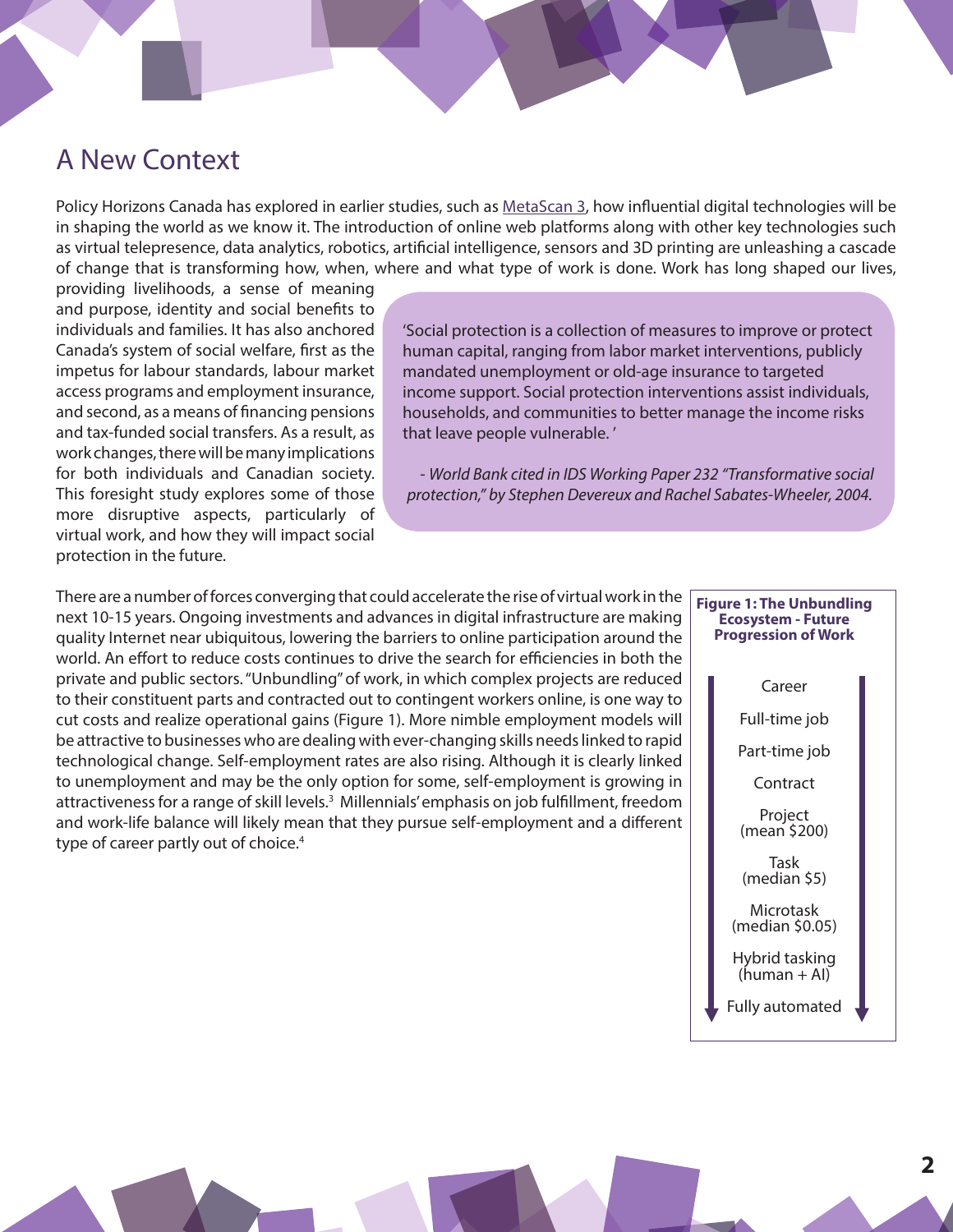# Insights

Insights describe developments taking place now that could create further, highly disruptive change in the future should they strengthen. Insights are selected for their disruptive potential and policy implications.

# The rise of virtual work: from the office to the web

#### **Crowd-based microwork and online freelance marketplaces**

Online work platforms that offer a global marketplace for buying and selling labour are a rapidly growing part of the digital economy, connecting clients<sup>5</sup> (usually businesses) with freelance workers around the world. The platforms allow businesses to "unbundle" complex projects into smaller units<sup>6</sup> (Figure 1) that can be distributed globally through the Internet to an on-demand labour pool as needed, minimizing costs. They allow workers to reach a global market for their labour, presumably increasing their chances of finding flexible, paid work. There are over 145 such platforms,7 providing everything from generalists (e.g. UpWork, Freelancer) who do projects and tasks, to "clickworkers"8 who perform microtasks in the cloud (e.g. Amazon Mechanical Turk, Crowdflower) (Figure 2). An estimated 48 million workers were registered on these sites globally in 2013 with approximately 4.8 million active.9 Although this is small (estimated at less than 1% of the working population in both Canada10 and the U.S.11), the market is growing rapidly. It is expected to reach 112 million workers and US\$ 4.8 billion in market revenue in 2015, growing 33% annually.12 By 2020, market revenue could be as high as US\$ 46 billion.13 Freelancer expects 1 billion users in 10 years<sup>14</sup> while Upwork anticipates annual earnings of online freelancers to increase from US\$ 1 billion to 10 billion within the next six years.15 Online marketplaces for physical services (such as Uber, Homejoy, TaskRabbit) and job placement are also growing (Figure 3). McKinsey estimates that by 2025, these types of platforms, all combined,<sup>16</sup> could collectively raise global GDP to \$2.7 trillion, increase employment by 72 million FTEs and benefit 540 million people.<sup>17</sup>

#### Figure 2: Virtual work platforms

#### **Online Freelancing**

- Upwork (9 million freelancers)
- Freelancer (16 million freelancers)
- Hourly Nerd (Over 10,000 MBA graduates from top schools)
- Proz (766,603 translators)
- Fiverr (Over 3 million services)

#### **Crowd-based Microwork**

- Amazon Mechanical Turk (332,519 human intelligence tasks)
- Cloudflower (5 million contributors)



**Source:** Kuek et al. Based on published workforce data from Elance, oDesk, Freelancer, Zhubajie/Witmart, CrowdFlower, and Amazon Mechanical Turk, June 2014.

The development of crowd-based microwork and online freelancing platforms as a work model is at the early stages. If the growth trajectory of digital platforms in e-commerce (Amazon, eBay)18 and crowdfunding, which in 2015 is expected to account for more funding than venture capital, $19$  are any indicator, there is massive growth potential in this sector. Besides the drivers mentioned earlier, the proliferation of big data will likely create more need to gather, clean, mine and package data, fueling demand for microwork.20 Although current demand for microwork and online freelancing is driven by the private sector, there is also potential for it to grow in the public sector, with governments in the U.S. and Europe already experimenting with crowdsourcing.<sup>21</sup> By 2030, it is possible that a great number —perhaps even the majority — of Canadians will secure at least some of their income through virtual work means.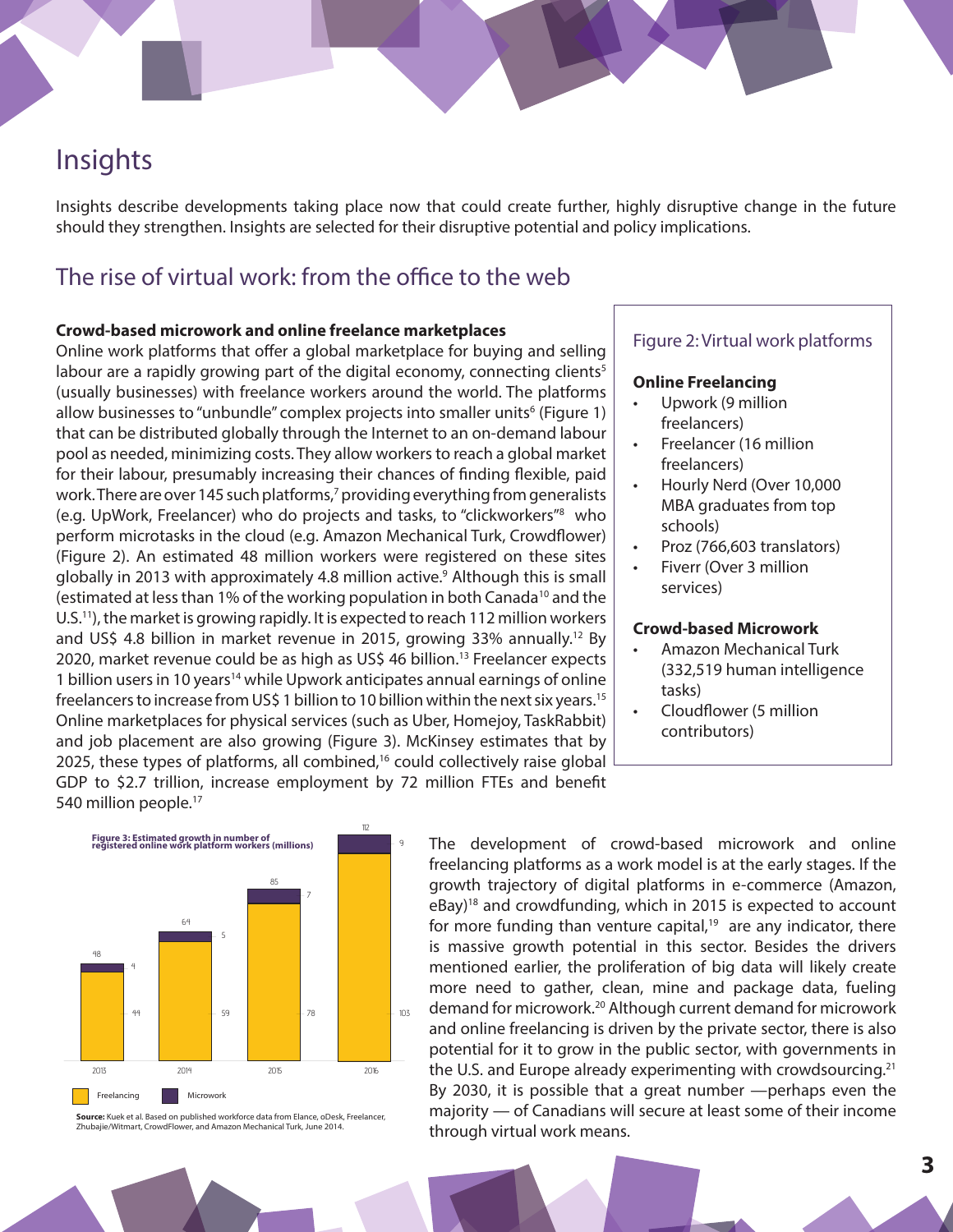#### **Online virtual worlds**

Virtual worlds, such as Second Life, are another location of virtual work that could expand in the next 10-15 years. In these online worlds, users interact through avatars to generate activity, entertainment and economic exchange akin to real life. Some of the world's largest companies (e.g. IBM, Accenture), recruiters (e.g. Randstad, Manpower), lawyers and other businesses (both real and virtual) have used Second Life for doing business.<sup>22</sup> Second Life has also been the site of successful labour action and a U.S. government ruling on virtual workers.23 Although they first appeared as a new location of work in the mid-2000s, virtual worlds still offer a meeting place for real-time global collaboration. With augmented reality, advances in graphics and a growing telework trend, they may reemerge as a hub of global work and commerce.

Other types of virtual work include third party gaming services, in which someone is hired to play an online game to increase the power or status of a player, or to earn virtual currency or goods (that can be exchanged for real world currency), and "cherry blossoming," paid online marketing such as facebook "likes."

# A global rebalancing of wages

Between now and 2030, potentially billions of skilled and digitally connected workers from around the globe could move into virtual work. As Internet speeds continue to improve and virtual work spaces mature, inexpensive smartphones and wireless connectivity will afford even the disadvantaged an opportunity to participate in the global economy as virtual workers.<sup>24</sup> Access

#### Figure 4: The continuum of virtual work

#### **All in the cloud**

- Online Gaming Services (World of Warcraft)
- Sale of Goods and Services in Virtual Worlds (Second Life)
- Microwork (Amazon Mechanical Turk)

#### **Obtained online**

- Online Freelancing (Upwork, Freelancer): Completed on local device, delivered online
- On-demand Services (Uber, TaskRabbit): Completed and delivered offline
- Online Talent Management (LinkedIn): Traditional jobs located online
- Virtual Worlds as a Place of Work (Second Life): Traditional jobs convened online

to work anywhere on the globe will be made easier by high quality automated language translation provided by artificial intelligence (AI).<sup>25</sup> Advances in telepresence will help open up whole new types of service work to be performed by virtual workers, and advances in telerobotics will move virtual work into physical tasks. Even in service tasks thought to require a local presence, robots with dexterous arms could be a game-changer in jobs as varied as surgery,<sup>26</sup> mining<sup>27</sup> and cleaning.<sup>28</sup> Many countries could have a wage-rate advantage over the West, and with these advances, would bring global competition to a much larger range of occupations. This could drive a worldwide convergence in wages for similar work, lowering Canadian incomes over time and further exacerbating job scarcity caused by adoption of AI and robotics.

#### **The World's First Virtual Strike (for more detail, see** [Winifred Poster](http://www.digitallabor.org/participants/winifred-poster)**)**

In 2007, when Italian employees of multinational firm IBM were facing an unexpected pay cut, they organized a protest in the virtual world Second Life to voice their discontent. Their strike at IBM virtual headquarters included almost 2,000 avatar picketers from 30 countries. Their virtual action prompted the man responsible for the pay cuts to resign, and they won the real-life wage concessions they were seeking.

<https://www.youtube.com/watch?v=dja5rlSGo0s> (Video: 6 minutes)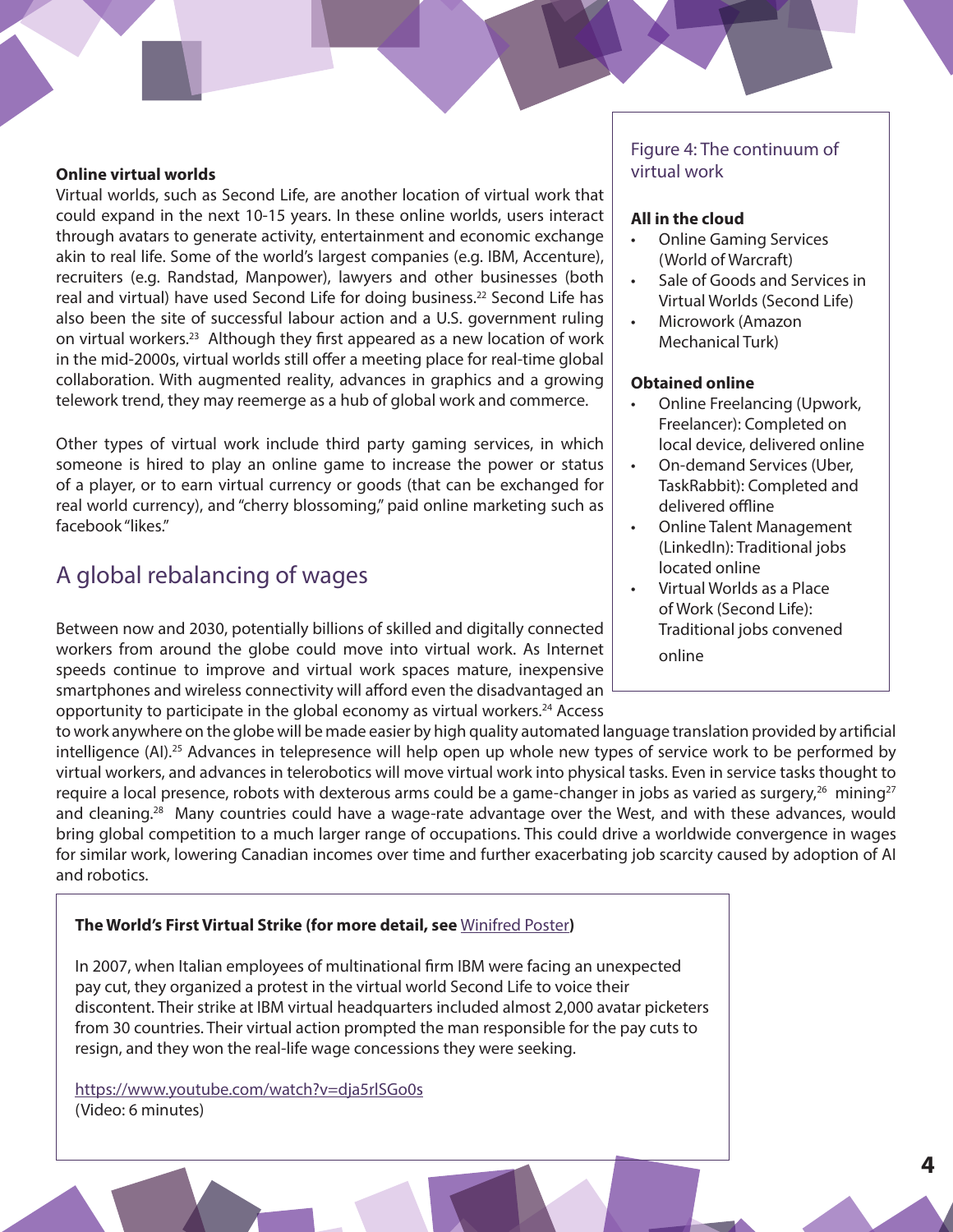### Uncertain job security

A growing online marketplace<sup>29</sup> for work could make selfemployment the dominant form of work in Canada, potentially leaving large numbers of Canadians with uncertain job security. Online freelancing opportunities could lower the barriers to entry for many would be entrepreneurs, allowing them to start their own small businesses with little capital. This would empower many with increased choice and flexibility (Figure 5). An online marketplace could also facilitate a more efficient matching of skills and reduce time spent unemployed.<sup>30</sup> On the other hand, an online freelance model alters the traditional employer/employee relationship,<sup>31</sup> turning workers – even those doing many small tasks for one client – into independent contractors. With unbundling of jobs, much of freelance work could be shorter duration assignments at lower pay rates.<sup>32</sup> Unless other innovative sources of income security arise, as more and more jobs become virtual, workers may lack a predictable supply of work, regular and good wages, benefits like a pension plan, a path for advancement and access to today's income security programs like employment insurance. The unbundling of work and its migration to virtual space could



in these ways increase vulnerability among Canadians, contributing to the growing rise of the "precariat."

### Exploitation in a virtual Wild West

Virtual work is relocating the job from a regulated environment to an unregulated one where current labour law does not necessarily apply.<sup>33</sup> Platforms have widely differing standards, many of which create win-win situations for both clients and workers. However, this lack of regulation in the virtual work space has the potential to create an imbalance between clients and freelancers.34 On some platforms, clients have little obligation to the workers they contract: they do not provide benefits, do not always need to disclose context about the work requested and may not even be obligated to pay for work completed (Figure 6).<sup>35</sup> Recourse for workers who are treated unfairly in cyberspace is also limited at present. Outside the boundaries of the employer/employee relationship, labour law that sets standards around minimum wages, hours of work and working conditions no longer applies.<sup>36</sup> The potential for exploitation is most stark in the microwork market where some platform workers have no way of negotiating with clients about the digital piecework they perform. Surveys of workers on Amazon Mechanical Turk indicate that for 18% of workers the compensation they receive is sometimes or always needed to make ends meet, $37$  yet the average pay is less than two dollars per hour.38 On any platform, with the click of the mouse clients can choose someone else and go where the labour is cheapest and the regulations are most lax.39 Although there are indications that some of these

#### Figure 6: Why you weren't paid for virtual work

- You did the work to the specifications & your work wasn't chosen - 99Designs
- The client rejected your work (but might still use it) - Amazon Mechanical Turk
- You can't find work you have a great reputation, but the workers in India are too competitive at a lower wage - Any platform
- Someone unfairly trashed your reputation and you can't get it fixed - Any platform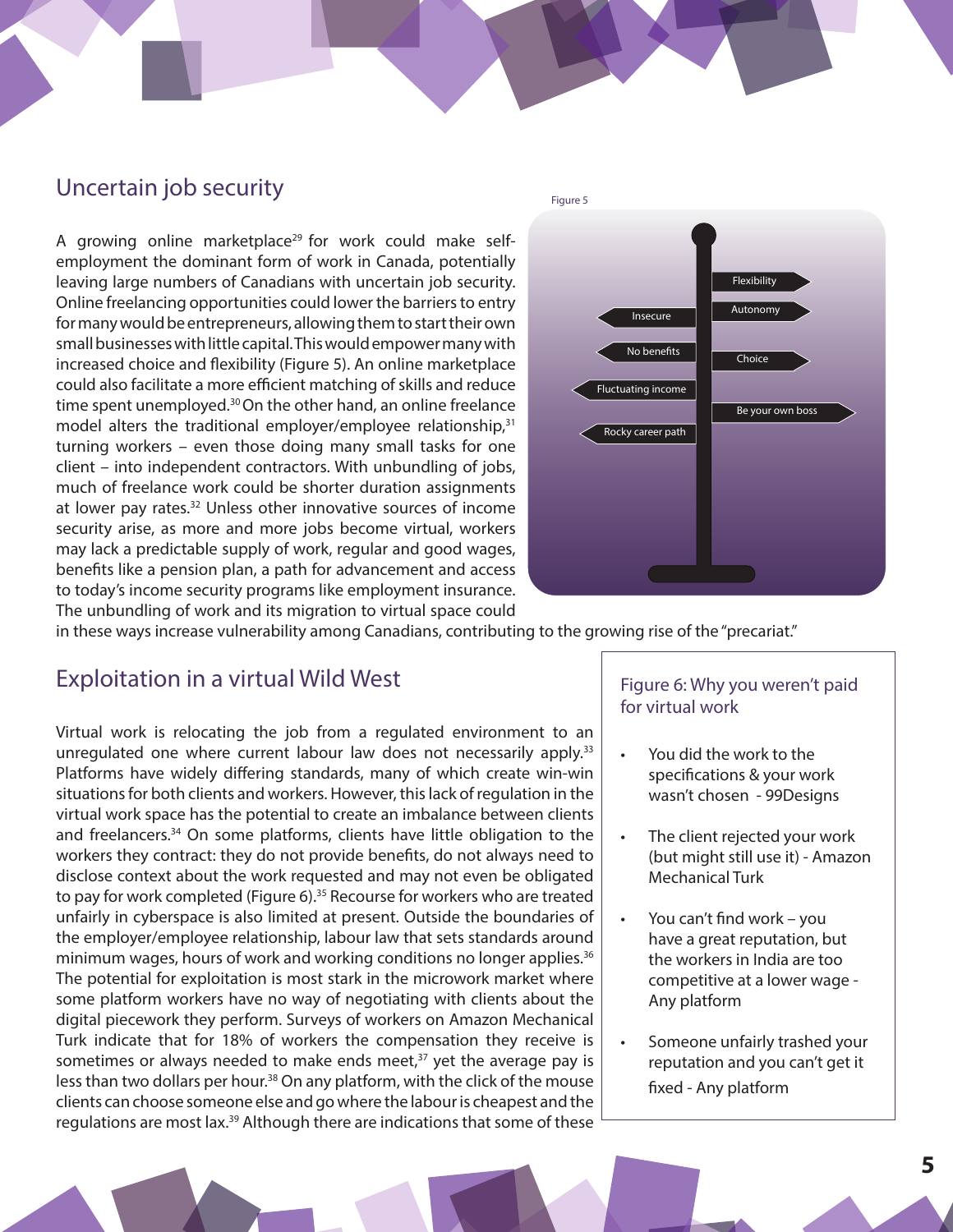issues may be addressed in the future, for example through court cases<sup>40</sup> or initiatives of the platforms themselves,<sup>41</sup> online marketplaces could create pressure to reduce labour rights both online and offline. In an economic downturn, platforms would provide businesses with an opportunity to take advantage of workers. For these reasons, without new mechanisms in place, the emergence of virtual work on a global scale has the potential to erode past wage and labour rights gains.

### Collective organizing among virtual workers: renegotiating fair exchange

The growth of virtual work is triggering a renegotiation of what constitutes fair exchange for labour. Even though the digital economy is changing many aspects of work, the aspirations of workers may not be shifting as much (Figure 7). Some platform workers have stated that they do not want regulation of their platforms, yet worker protests and campaigns for fairer treatment<sup>4243</sup> indicate a desire for change. Gawker employees voted to unionize in June 2015, making it the first digital publication in the U.S. to do so, and a wave of others following (Salon, Vice, Guardian U.S.

and Al Jazeera U.S.)<sup>44</sup> illustrate that digital labour organizing may be feasible.<sup>45</sup> A national drive to unionize digital media workers in the U.S. $46$  and a call for a transnational union of digital workers $47$  aim to demonstrate this further, despite the challenges of organizing a dispersed workforce with varied experiences of virtual work. Other forms of mutual support for workers are also emerging. These include software workarounds<sup>48</sup> and forums<sup>49</sup> to protect workers from unscrupulous clients, websites for worker campaigns,<sup>50</sup> a growing number of worker-owned co-working spaces, $51$  and organizations like the Freelancers Union in the U.S., an association of freelance workers that advocates on members' behalf and provides medical and dental insurance for members.<sup>52 53</sup> How this digital worker advocacy plays out will have significant implications for the well-being of Canadian workers and their degree of reliance on social programs. Renegotiation could echo early 20th Century labour movements and influence many aspects of virtual work in the digital economy.

#### Figure 7: Digital Workers would like the benefits of traditional employment

In a survey of Amazon Mechanical Turk workers that asked what could improve their experience, they listed:

- Minimum payment rate
- Dispute resolution mechanism
- A collective voice for workers
- More controls on not being paid, among other factors.

**Source:** [http://wtf.tw/ref/felstiner.pdf](http://wtf.tw/ref/felstiner.pdf )  (p. 167/168)

In a survey of on-demand economy workers, top workplace desires were:

- Paid health insurance
- Retirement benefits
- Paid time off for holidays, vacation and sick days
- Workers were also interested in opportunities for advancement, education, disability insurance and HR support.

**Source:** [http://www.sfgate.com/business/article/Worker](http://www.sfgate.com/business/article/Worker-survey-reveals-challenges-of-sharing-6274292.php)[survey-reveals-challenges-of-sharing-6274292.php](http://www.sfgate.com/business/article/Worker-survey-reveals-challenges-of-sharing-6274292.php)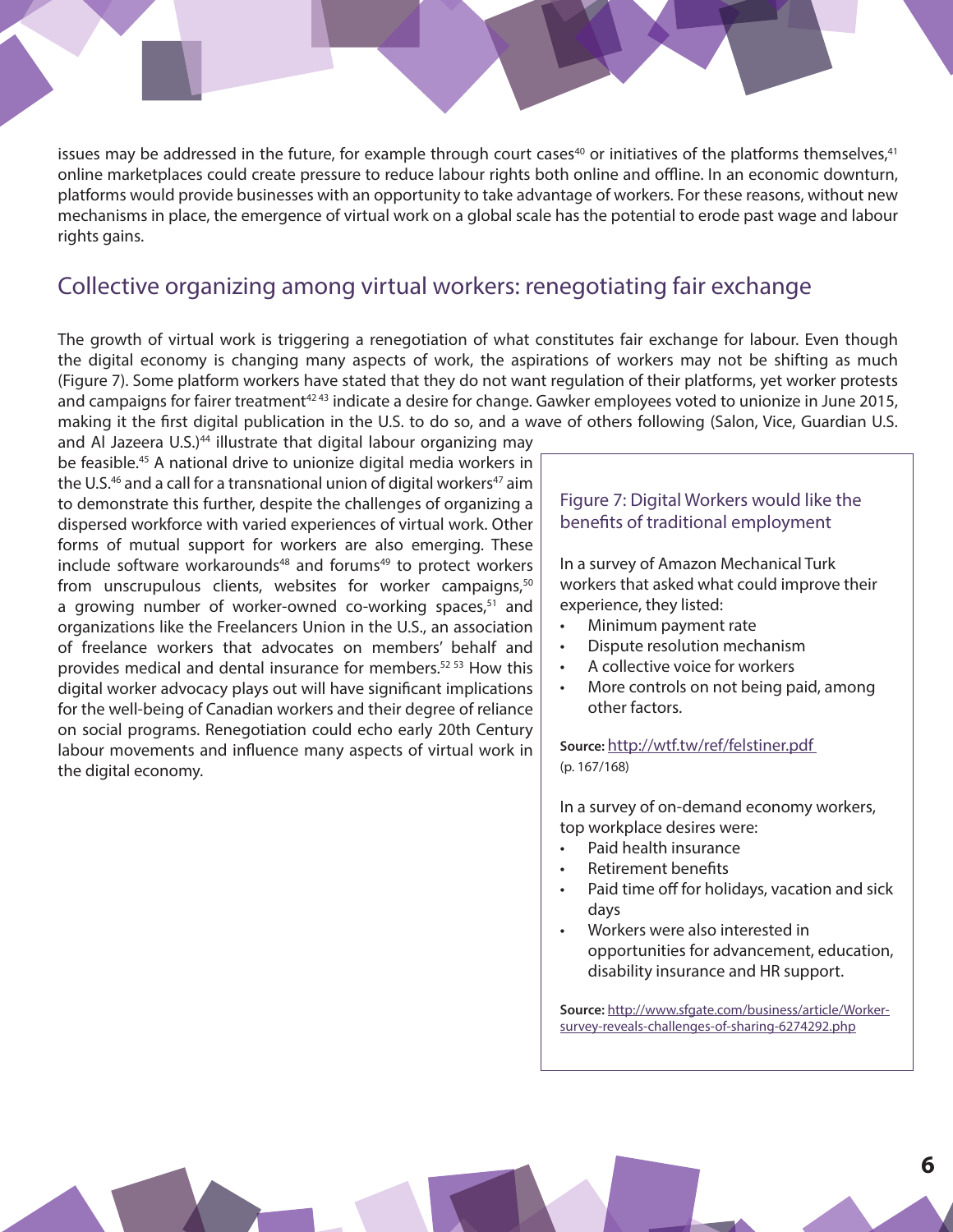# Work-life integration

The advent of virtual work is changing how, when and where work is done, collapsing the division between work and life and altering the career trajectories that have lent shape to Canadians' lives. The relocation of work onto the web means it can be done from almost anywhere at any time. Greater numbers of people can now work from home or another location of their choosing, increasing access to work for groups whose opportunity may have been limited in the past (e.g. remote workers) and for those who need part-time work (e.g. stay at home parents).<sup>54</sup> It will also facilitate

working earlier (part-time gaming jobs for teenagers) and later (seniors who need a little extra income) and allow almost anyone to fill bits of time with income generating activity. From a productivity perspective, this is a great advantage. However, it also raises the issue of work intensification. Early studies have given a mixed review of the work-life mix of virtual work.<sup>55</sup> Workers have reported feeling isolated but also report higher satisfaction rates.<sup>56</sup> New work/life configurations may require a different set of supports to meet the psycho-social needs of workers (e.g. the need for meaning, purpose, identity) and create a more fluid path through life stages (e.g. periodic sabbaticals instead of a long retirement). Virtual work will give many people an opportunity to reinvent themselves, but it is difficult to tell at this stage who will be the winners and losers in this new environment.



# Scenarios

Scenarios are used to visualize how the future could evolve under different drivers and conditions. Scenarios are not attempts to predict the future, but rather to explore how the future might emerge, in order to test current assumptions and potential policy approaches against a range of alternatives.

# Scenario 1: Patchwork of approaches (muddling through)

#### **Ineffective attempts by government**

As cost-conscious corporations embrace virtual work platforms, governments are challenged to keep-up with necessary changes to programs and regulation. A patchwork of regulations results from a hasty response, leading to ineffective national policy frameworks with few success stories. Dated eligibility guidelines and new realities leave many without a social safety net.

#### **Society trudges along**

Workarounds of various sorts become common practice among workers expected to be increasingly entrepreneurial. Higher levels of job insecurity and precarious work lead to lower overall incomes and growing inequality. Those with high-demand skillsets do very well, but the majority have mediocre opportunities as they can no longer rely on regular full-time work. Attempts at collective organizing are mostly too small to be globally effective.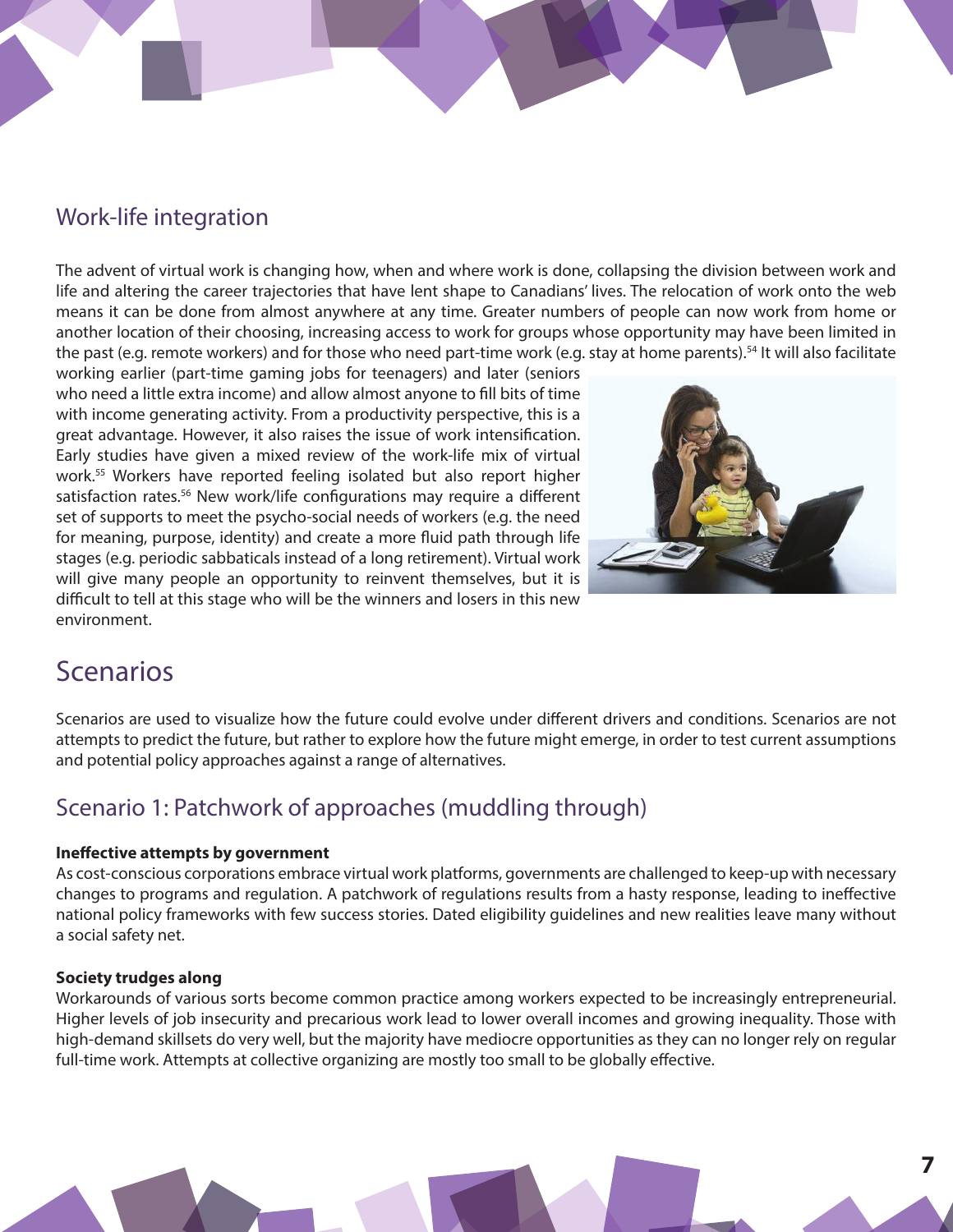#### **Private sector adaptation**

Managed platforms emerge in an attempt to replicate some aspects of traditional work culture to provide employees with a sense of purpose, challenge, development path and collegiality. Some firms develop their own in-house contracting platforms, although most draw from a global pool of contracting platforms. Most freelancers must constantly hunt contracts and learn to sub-contract, building their own network. Private sector options for benefits and social protection multiply for those who can afford it.

### Scenario 2: Race to the bottom (incremental decline)

#### **Missing the mark on global collaboration**

Attempts at global cooperation to address the emerging issues related to virtual work have failed. The descent to the bottom has started as workers around the world compete to offer the lowest bid to win online work. Lower wages and difficulties in taxing virtual work bring about underfunded social programs in some countries.

#### **Imposing corporations**

A few companies own the majority of the virtual work platforms and have a high degree of influence on wages and labour standards causing widespread exploitation of workers. Attempts to institute a type of competition bureau remain more or less ineffective. Not everyone gets paid in currency. Some are paid in credits redeemable at virtual company stores.

#### **One-way transparency**

Big data and worker surveillance allow employers to monitor worker performance. Workers want more transparency in managing reputation systems that determine their work prospects. A clear hierarchy of platforms materializes. Status and prosperity is determined by which platforms workers can access, and this is linked to social markers (ethnicity, gender, citizenship). Attempts at breaking into blocked platforms with technology workarounds are difficult due to intense monitoring. Worker organization is low as participation threatens to jeopardize individual online marketability.

### Scenario 3: Coordinated response (transformation)

#### **Virtual workers unite**

Widening income inequality becomes increasingly palpable. Governments inaction motivates large numbers of virtual workers to organize using social media. A next generation labour movement emerges that is successful in prodding a coordinated response between governments, private sector and workers.

#### **A visionary global response**

A coalition of forward-looking countries, virtual corporations, virtual work platforms and unions gradually agree on the essential elements in a new global policy framework to reduce worker exploitation, ensure fair wages and avoid a descent to the bottom. There is considerable effort to re-calibrate international labour norms and re-invent national social policy programs to coordinate at a global level. In some cases, contributions and calculation of benefits are managed and delivered digitally through new multi-party global platforms. International third party oversight networks monitor and enforce the new norms. For many workers with average skills in developed countries there is a descent to the middle rather than the bottom. Many governments and some platforms help workers learn new skills to move up the value chain. Successful national governments reinterpret regional, national and international dynamics to help their workers and firms adapt to new realities.

#### **Responsible actors**

Digital tracking tools allow workers, consumers and businesses to track the cause and effect of choices made along global digital supply chains. Corporate social responsibility becomes closely linked to profits, market penetration and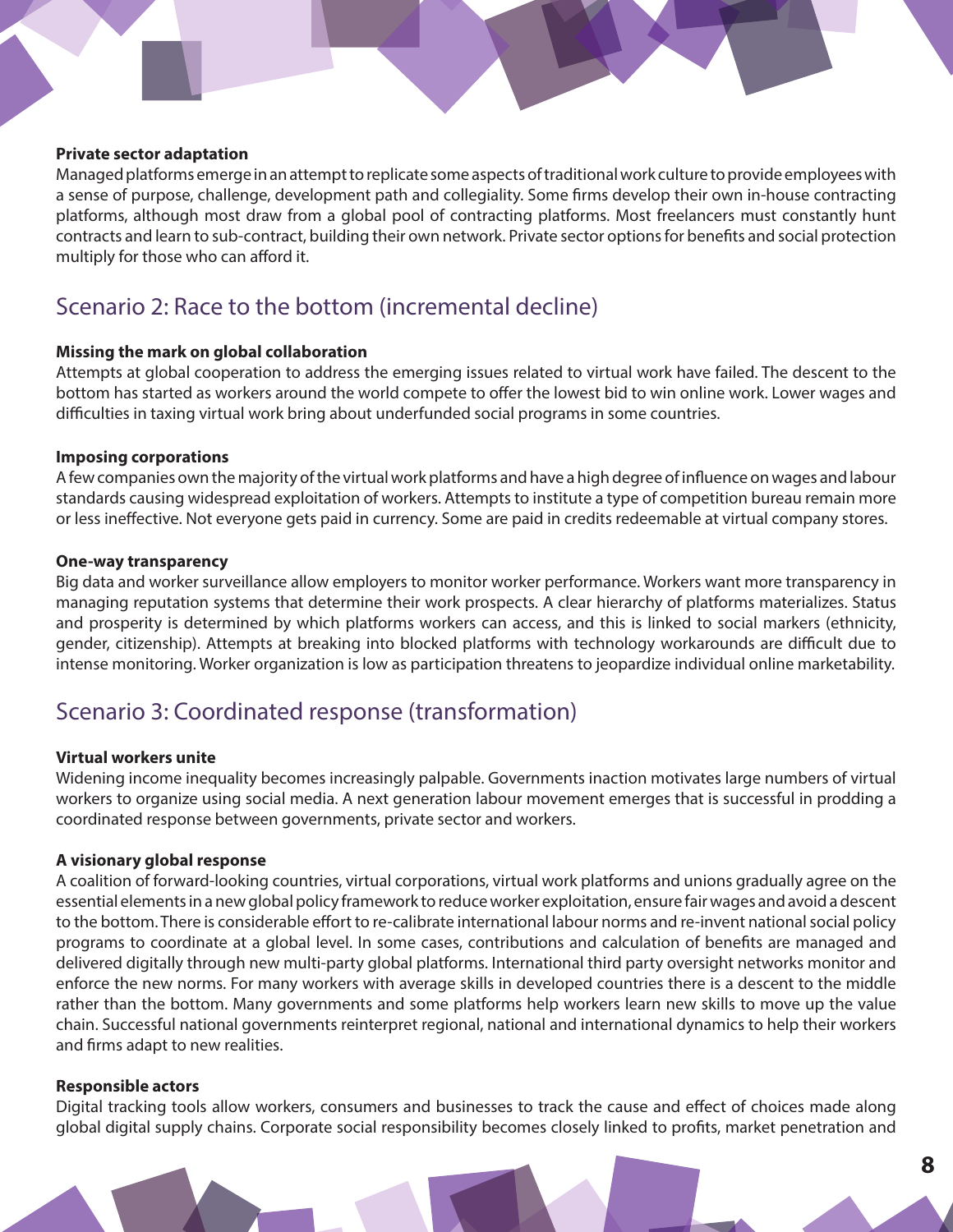sustainable business practices. Corporations and freelancers collaborate with governments to enforce new taxation models. While evasion and workarounds still exist, transparency reduces the benefits for those trying to game the system.

# Challenges and Opportunities

Policy responses to the emerging world of work will need to act in the best interests of Canadians, establishing worker protections without crushing the innovative potential of virtual work. Although the current situation raises many concerns from a social protection perspective, it also presents an opportunity to reinvent work to better serve social policy goals. Responses could either: 1) stretch the existing system to better manage the emerging era of work or 2) transform it.57 Responding optimally will require proactively identifying policy gaps and opportunities and reflecting on the role of government vis-à-vis the new work models.

# Getting ahead of the courts: transforming the legal and regulatory framework

Many aspects of virtual work will challenge Canada's existing legal and regulatory framework for employment, including labour legislation, employment standards, occupational health and safety and employment equity. Some issues are likely to make their way to courts, as in the U.S. There are 15 outstanding court cases there on the issue of whether virtual workers are employees or independent contractors.<sup>58</sup> However, courts are limited by the existing legal and regulatory framework that they must apply and their decisions could inadvertently shutdown the emerging models in a way that is counterproductive. The emerging world of work may benefit more from a rethink of existing frameworks, and some new and creative solutions going forward. For example, many countries are discussing ambiguous employment relationships and a number have taken steps to make unemployment insurance easier to access for temporary workers.<sup>59</sup> The EU is discussing a third category of worker, the "economically dependent worker" who is formally self-employed but depends on a single employer for their work and income. These discussions easily transfer to virtual work situations. Creating additional categories of workers would be a way to bring some of the most vulnerable virtual workers under the umbrella of social protections, as well to capture tax revenue from this stream. This type of novel solution would be more likely to serve Canadians than stretching an ill-fitting framework through a patchwork of court rulings.

# Avoiding a race to the bottom: ensuring a fair and living wage

One of the biggest uncertainties about the emerging world of virtual work is to what degree it will provide a fair and living wage for workers. Some virtual work platforms are voluntarily instituting minimum payment levels.<sup>60</sup> Self-regulation is inherently fickle, but does indicate potential leverage points for government intervention. However, there are also many difficulties to regulating minimum payment rates for online freelance work, and quite different alternatives to ensuring income security may need to be explored. A minimum income instead of a minimum wage is one such proposal that is gaining traction in many countries on both the political left and right.<sup>61</sup> Although it would take some working out, including the funding mechanism, a minimum income could also help reduce the impact of technological unemployment on further exacerbating inequality.

# Capitalizing on opportunities for labour market integration

McKinsey believes that online talent matching platforms will reduce the need for government labour market programs, as they will facilitate more efficient matching and reduce the length of time that people are unemployed.<sup>62</sup> Virtual work also promises the possibility of improving access to work for the marginalized (those who are disabled or living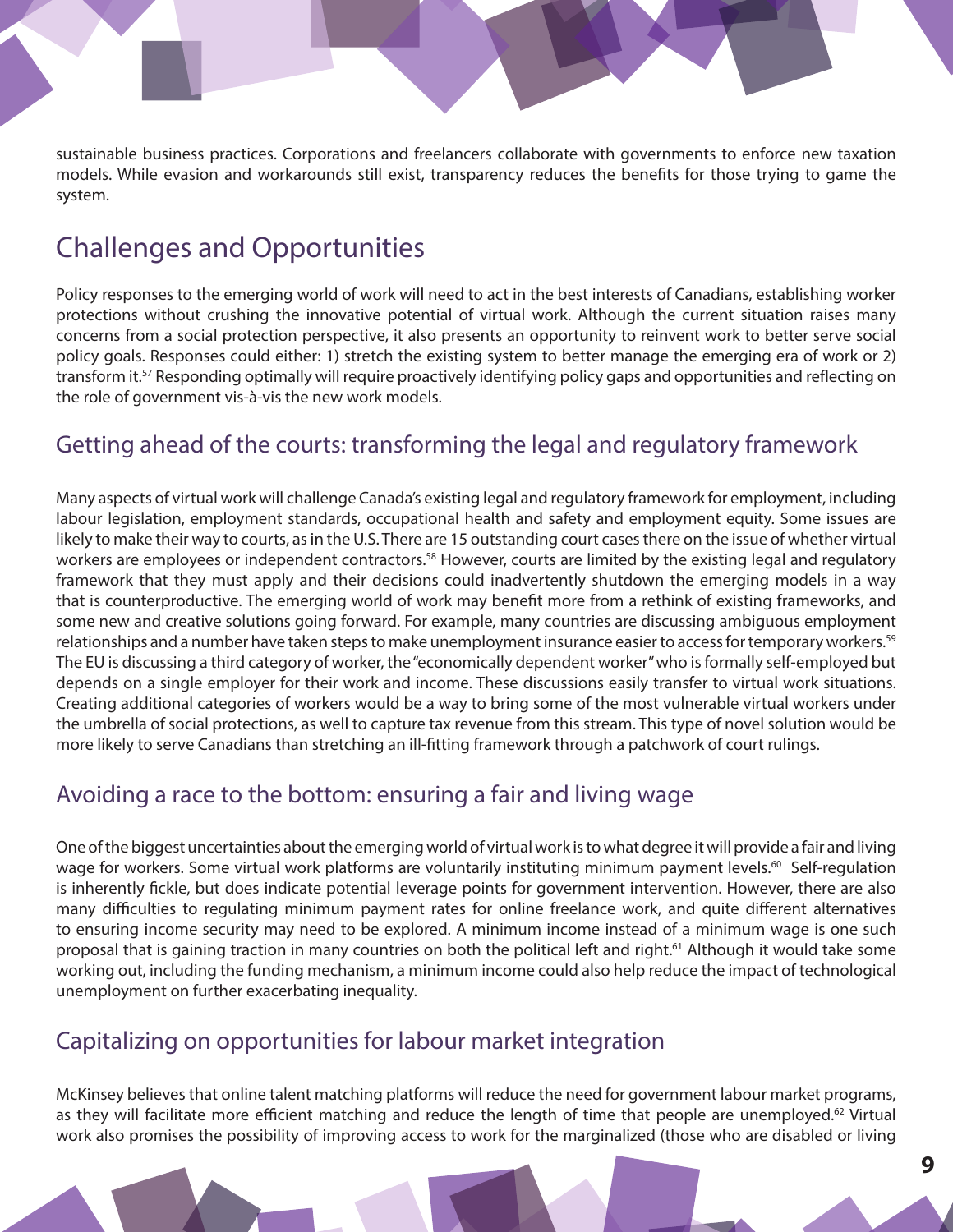in remote areas), helping people to re-enter the labour market and supporting people to develop their employability with new and varied skills. This is one of the reasons virtual work is being actively explored by organizations such as the World Bank and the Rockefeller Foundation as a development tool.<sup>63</sup> However, there will also be a need to figure out how to support people in progressing through the virtual work system into more rewarding work. This will not simply be about upskilling as in the past. Rather, it may be about learning how to effectively market oneself and develop online workplace currency (reputation, brand).

# Supporting the "jobrepreneur" and "micromultinational": from accreditation to reputation

In a digital, automated economy, Canada's workers will need to take an entrepreneurial approach to finding work, competing internationally as "jobrepreneurs" and "micromultinationals." Small business start-up, management and promotion skills will be important, along with the ability to invent one's own work to fill new market niches. At the same time, unbundling will deprofessionalize certain occupations and lower the level of skill required to do many jobs while the importance of online reputation grows. As a result, Canadians may need less accreditation and more reputation to strengthen their international position in the job market. A key skill will be managing one's own personal presence on the web, including reputation and personal brand. Reputation will be established on an individual level, but in an international marketplace trading labour, there may also be an opportunity for Canada to establish a national reputation in certain market segments. International branding campaigns could boost individual Canadian's competitive advantage in a global labour market.

# Protecting personal reputations

As reputation becomes the main currency for securing work, a need for third-party regulation of reputation systems may evolve. As on Trip Advisor or many other online sites, negative ratings on a virtual work platform can be terminal.<sup>64</sup> Currently, one of the ways most online work marketplaces keep users on their platforms is through their own private qualification and reputation scoring systems.<sup>65</sup> However, workers are increasingly publicizing their reputation scores outside virtual work platforms (e.g. LinkedIn),<sup>66</sup> suggesting the possibility of portable reputation scores in the future. Since detrimental scores could dramatically set workers back in the online work hierarchy, or even put them out of work, reputation will become a social policy issue. There may be a need for something like a reputation monitoring equivalent of a credit bureau, with some form of recourse for people for who feel they were wronged in a significant way.

# Coordinating an international approach to social protection

An ongoing challenge will be enforcing social protections in an international virtual space. Walmart, a company that is routinely called out for exploitative practices in the U.S.,<sup>67</sup> is a good corporate citizen on the Samasource platform, where it provides jobs for disadvantaged Kenyans.<sup>68</sup> This underscores the difference that geography can make in defining good work or fair regulation. Country-specific policies will also be difficult to enforce using traditional instruments in a digital environment where many workarounds are possible. Despite the challenges, many measures could only be truly effective with international coordination. There is potential opportunity for transnational cooperation around issues such as fair wages and even social security. For example, platforms that have bettering workers as part of their mandate have voluntarily instituted minimum payment rates that are indexed to living wages in each country.<sup>69</sup> Wagemark,<sup>70</sup> is another international voluntary initiative that allows companies to identify themselves as meeting certain labour standards. These types of initiatives could be encouraged or even made mandatory on a global basis in the future. Other measures that could be considered are global social insurance schemes regulated through domestic institutions,<sup>71</sup> and supports for international collective organizing.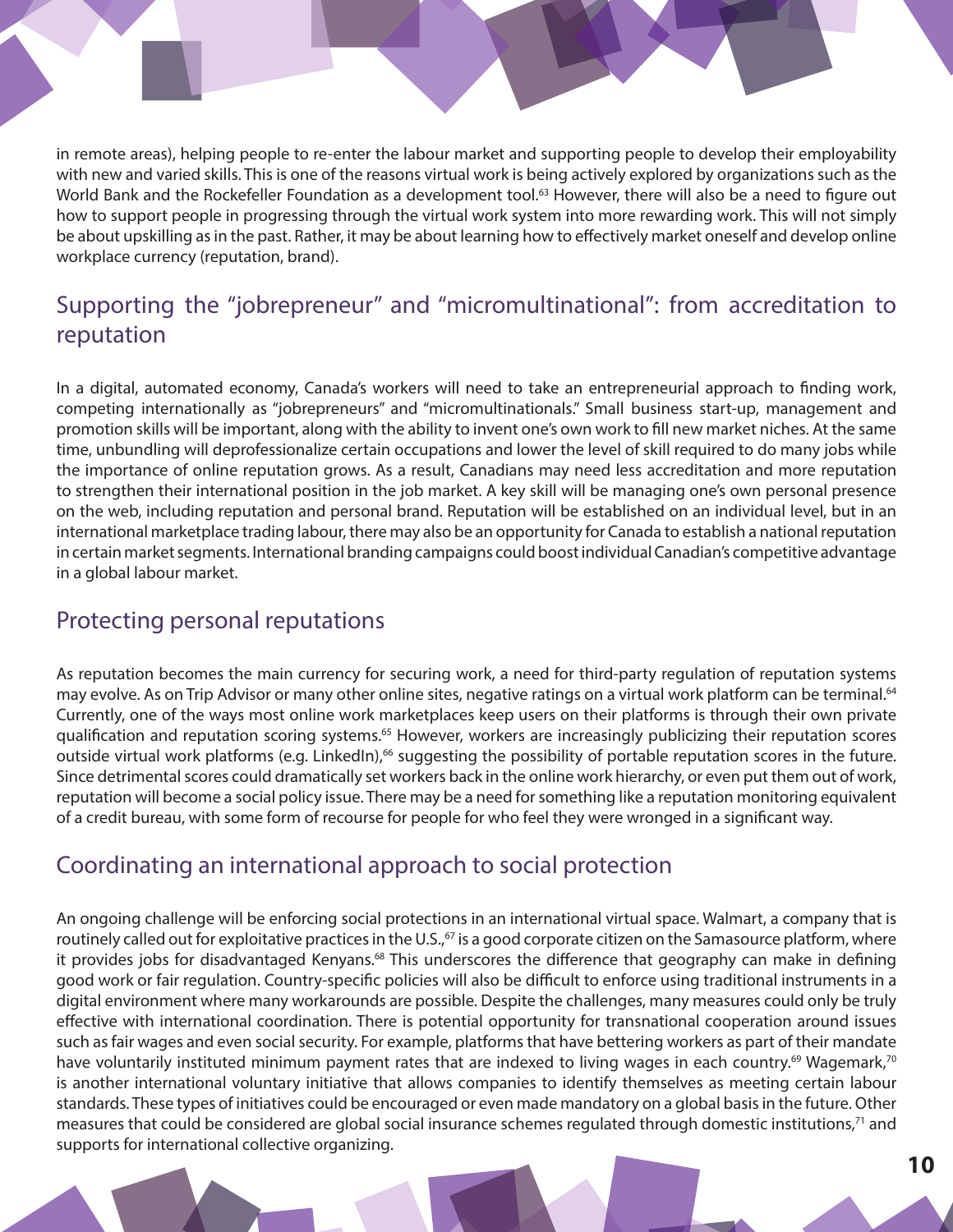# Updating social security programs

An obvious challenge of the new work reality will be the impacts of inadvertently decoupling income security measures such as employment insurance and pensions from employment. Canada's social policies assume that employment is the norm, and unemployment the exception. But a global work marketplace and automated economy raises the potential future of fewer and more precarious jobs. This would limit the distributive function of employment (i.e. fewer people would have access to market income through jobs), as well as access to government or employer-sponsored benefits that are typically tied to jobs (e.g. sick leave, supplementary health and disability benefits, employment insurance, skills training, parental leave and pensions). This may require reconsideration of how Canada funds and delivers social security benefits. Developing a system of portable benefits that can follow workers from contract to contract and also protect the self-employed could be key. A U.S. group is actively advocating for this approach.<sup>72</sup> Attaching social benefits to citizenship,<sup>73</sup> or encouraging and underwriting citizen initiatives such as the insurance being provided by the Freelancers Union in the U.S. are possible options.

## Distributing risk and responsibility between businesses, workers and the state

Canada's social security system currently distributes risk between employers, employees and the state, who all shoulder some of the financial responsibility for social insurance measures. (Employers and workers in the form of employmentbased contributions and taxes and the state through social transfers). In the emerging work configurations of the digital economy, businesses will realize significant cost savings from virtual work and robotics but offload their financial responsibilities for workers to the state and the workers themselves. Individuals will bear the brunt of ill health and workplace injuries (e.g. repetitive strain) with costs to society in the form of healthcare burden and productivity losses. The state will carry the burden of unemployment and underemployment. Even in an optimally working system, the proliferation of self-employed freelancers will transfer some costs to the social security system. Potentially lower overall incomes and higher rates of unemployment would be a further strain in the form of significantly reduced income taxes and higher social transfer needs. The challenge then, is how to redistribute this risk and rebalance the roles between businesses, workers and the state. One avenue would be new forms of taxation on businesses of a certain size, such as on their robotics systems, on the amount of Internet real estate they use (bandwidth) or on financial transactions. France, for example, is exploring new taxation options for other aspects of the digital economy.<sup>74</sup> Consumer taxes, such as luxury taxes, "sin taxes," and user fees in place of income taxes are another possibility.

# Conclusion

As Canada navigates its way through the emerging digital economy and the new world of virtual work, there are many things to consider. A number of the changes explored in this study challenge existing assumptions about work and upset longstanding social policy assumptions (Annex A). A future of online, borderless work in which the majority of people are independent freelancers will no doubt bring unexpected challenges and opportunities. Some aspects will be positive. For example, the participation of Canadians (small and medium enterprises and individuals) in global digital value chains has the potential to open new business opportunities and unleash a new level of entrepreneurial dynamism in Canada. Other aspects will be more challenging. For instance, what happens when a job is no longer the best social policy, a ticket to stability and well-being? Change could be incremental but also rapid, surprising and disruptive, potentially increasing vulnerability for many. Canada now has an opportunity to anticipate and plan for these eventualities, ensuring that virtual work unfolds in a way that is in the best interests of Canadians.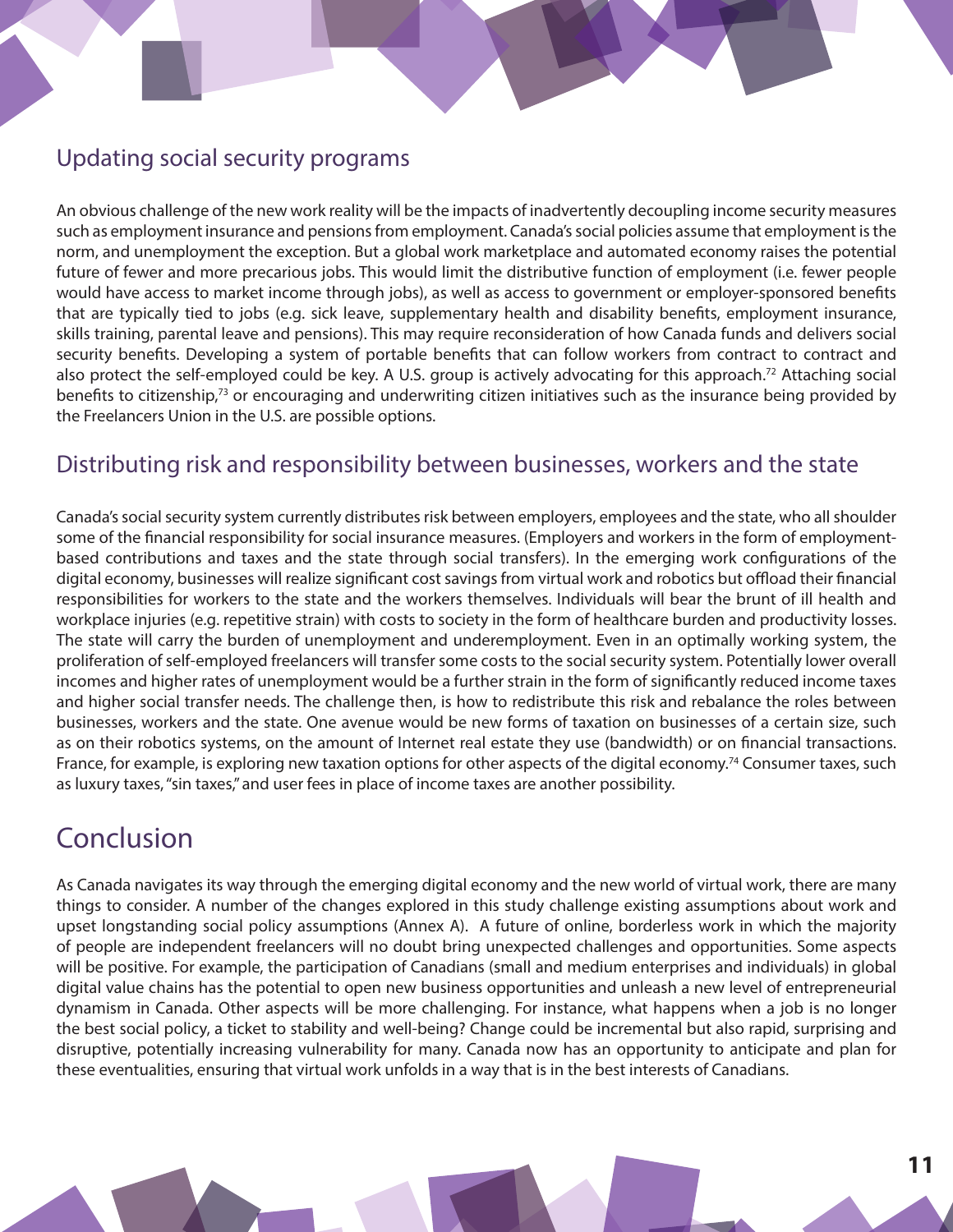# Annex A: Assumptions

This foresight study challenges current assumptions about the expected future of work. It proposes alternative assumptions that are more likely to be robust across a range of future scenarios instead.

| <b>Assumption</b>                                                                                            | <b>Robust Assumption</b>                                                                                                                                                                                                                                                |
|--------------------------------------------------------------------------------------------------------------|-------------------------------------------------------------------------------------------------------------------------------------------------------------------------------------------------------------------------------------------------------------------------|
| Most of Canada's jobs will remain essentially the<br>same in number and character.                           | Jobs will change dramatically in number and<br>character, with fewer full-time jobs and more virtual<br>workers in an increasingly global marketplace for<br>labour.                                                                                                    |
| Canada has a flexible and comprehensive social<br>safety net, although it may be stretched in the<br>future. | Changing forms of employment will challenge the<br>flexibility and comprehensiveness of Canada's social<br>safety. It may need to evolve significantly to meet the<br>needs of the future.                                                                              |
| Canada has a strong labour protection system<br>addressing issues like minimum wage and<br>discrimination.   | Canada's current labour protection system may offer<br>limited coverage in a world of international virtual<br>work.                                                                                                                                                    |
| Unions are on the decline and belong to an era of<br>industrial labour.                                      | Collective organizing is relevant to virtual workers and<br>the digital era, but will likely adapt and develop new<br>forms.                                                                                                                                            |
| Upskilling leads to better, higher paying jobs/<br>education and training are the key to upward<br>mobility. | A more varied mix of new skills and different kinds of<br>credentials, along with a strong personal brand and<br>self-marketing abilities, may be necessary to succeed<br>in the emerging global virtual work marketplace.                                              |
| A job is the best social policy.                                                                             | In an employment-precarious world, jobs may not<br>be enough to keep Canadians out of poverty and<br>vulnerable circumstances. Canada may require new<br>social policy models to distribute market income and<br>social benefits that have typically been tied to jobs. |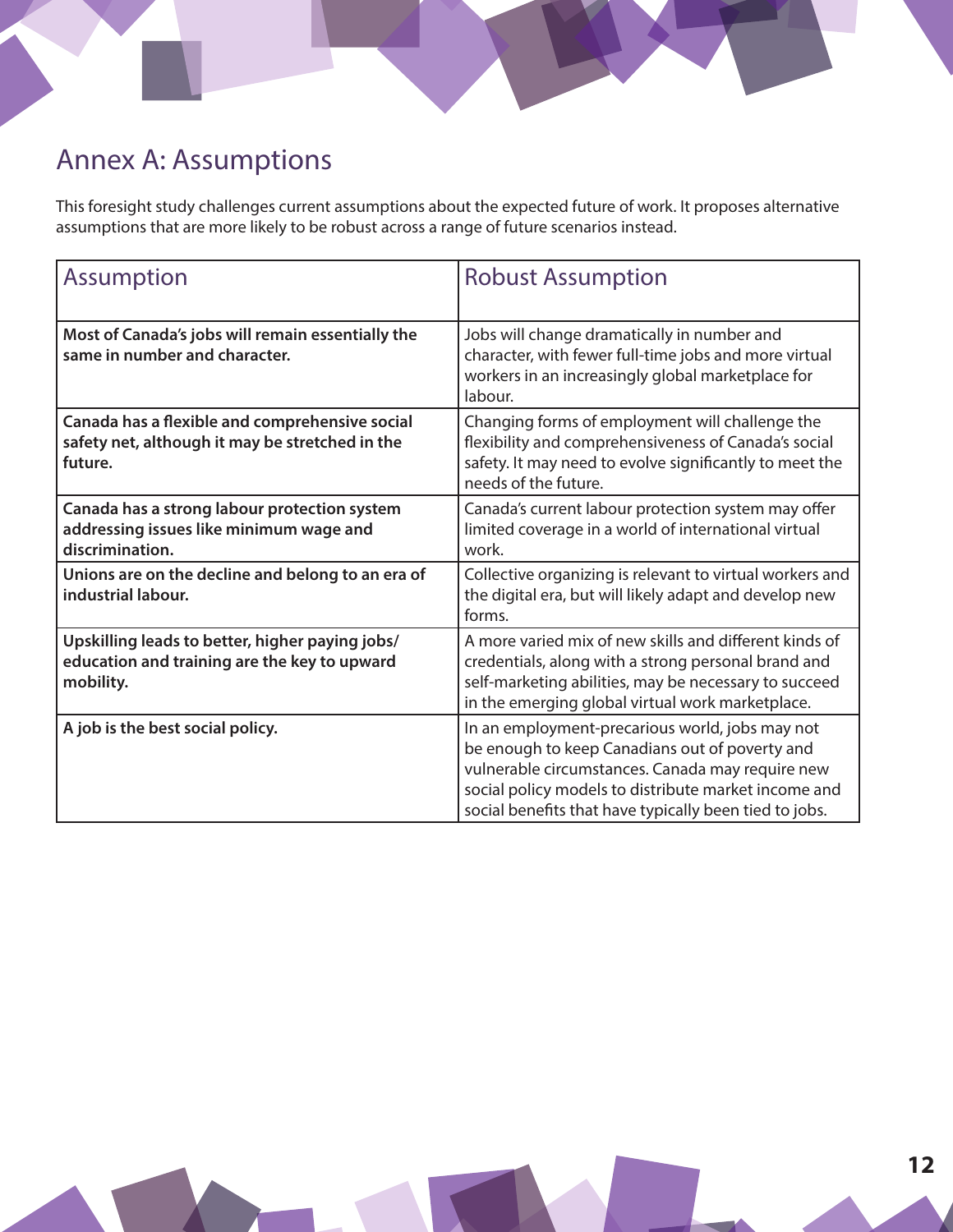# References

1. Kuek, S. et al. 2015. "[The global opportunity in online outsourcing."](http://pubdocs.worldbank.org/pubdocs/publicdoc/2015/6/212201433273511482/Global-OO-Study.pdf) World Bank Group. June 2015.

2. Ibid.

3. Frey, Carl Benedikt and Michael A. Osborne. 2013. ["The future of employment: how susceptible are jobs to](http://www.oxfordmartin.ox.ac.uk/downloads/academic/The_Future_of_Employment.pdf)  [computerisation?](http://www.oxfordmartin.ox.ac.uk/downloads/academic/The_Future_of_Employment.pdf)" The Oxford Martin School. September 17, 2013.

4. Chamorro-Premuzic, Tomas. 2014. "[Why millennials want to work for themselves.](http://www.fastcompany.com/3034268/the-future-of-work/why-millennials-want-to-work-for-themselves)" *Fast Company*. August 13, 2014.

5. In this study we have chosen to refer to those who pay for labour in the virtual economy as "clients" rather than "employers" in recognition of the breaking down of the employer/employee relationship. "Workers" is a more commonly used term that is easily substituted for "employee."

6. The first stage of job unbundling is well established in the workplace (career and full-time work shifting to parttime or contracts).

- 7. Kuek, S. et al. This figure is from 2013, and as platforms are being created daily, it is likely an underestimate.
- 8. Also called microworkers, crowdworkers and cloudworkers.

9. Ibid.

- 10. Ipeirotis, P., personal communication, June 2015.
- 11. Kuek. S. et al.
- 12. Ibid.
- 13. Staffing Industry Analysts cited in Kuek, S et al.
- 14. "[15 million lives changed](http://issuu.com/freelancercom/docs/15mm_ebook?e=17194949/13137055)." Freelancer. p. 9. June 2015.
- 15. "[Elance-oDesk relaunches as Upwork, debuts new freelance talent platform."](https://www.upwork.com/press/2015/05/05/elance-odesk-relaunches-as-upwork-debuts-new-freelance-talent-platform/) Upwork. May 5, 2015.

16. Manyika, J. et al. 2015. ["Connecting talent with opportunity in the digital age.](http://onnecting talent with opportunity in the digital age)" *McKinsey and Company*. June 2015.

McKinsey's estimates are for online freelancing platforms (e.g. Upwork), on-demand service platforms (e.g. Uber) and talent management platforms (e.g. Monster, LinkedIn, PayScale) all together.

17. Ibid.

18. Ibid.

19. [Global crowdfunding market to reach \\$34.4 B in 2015, predicts massolution's 2015CF industry report](http://www.crowdsourcing.org/editorial/global-crowdfunding-market-to-reach-344b-in-2015-predicts-massolutions-2015cf-industry-report/45376).<br>Crowdsourcing.org.

20. Kuek, S. et al.

21. Ibid.

22. See [Second Life web site,](http://www.secondlife.com/) [Second Life: Business](http://secondlife.com/destinations/business), and [Linden Lab's infographic: 10 years of Second Life](http://www.lindenlab.com/releases/infographic-10-years-of-second-life) for more information.

23. Cherry, M. Alabama Law Review. Working for virtually minimum wage. In June 2008 the U.S. IRS ruled that greeters for the Electronic Sheep Company in Second Life were employees, as opposed to independent contractors.

24. For example, see [Samasource](http://www.samasource.org/) and [Cloudfactory](http://cloudfactory.com.np/).

25. Such as the free translation services already provided by Skype and Google. The quality of AI translation is already remarkable and will likely be near perfect by 2030.

26. Eveleth, Rose. 2014. "[The surgeon who operates from 400km away.](http://www.bbc.com/future/story/20140516-i-operate-on-people-400km-away)" *BBC Future*. May 16, 2014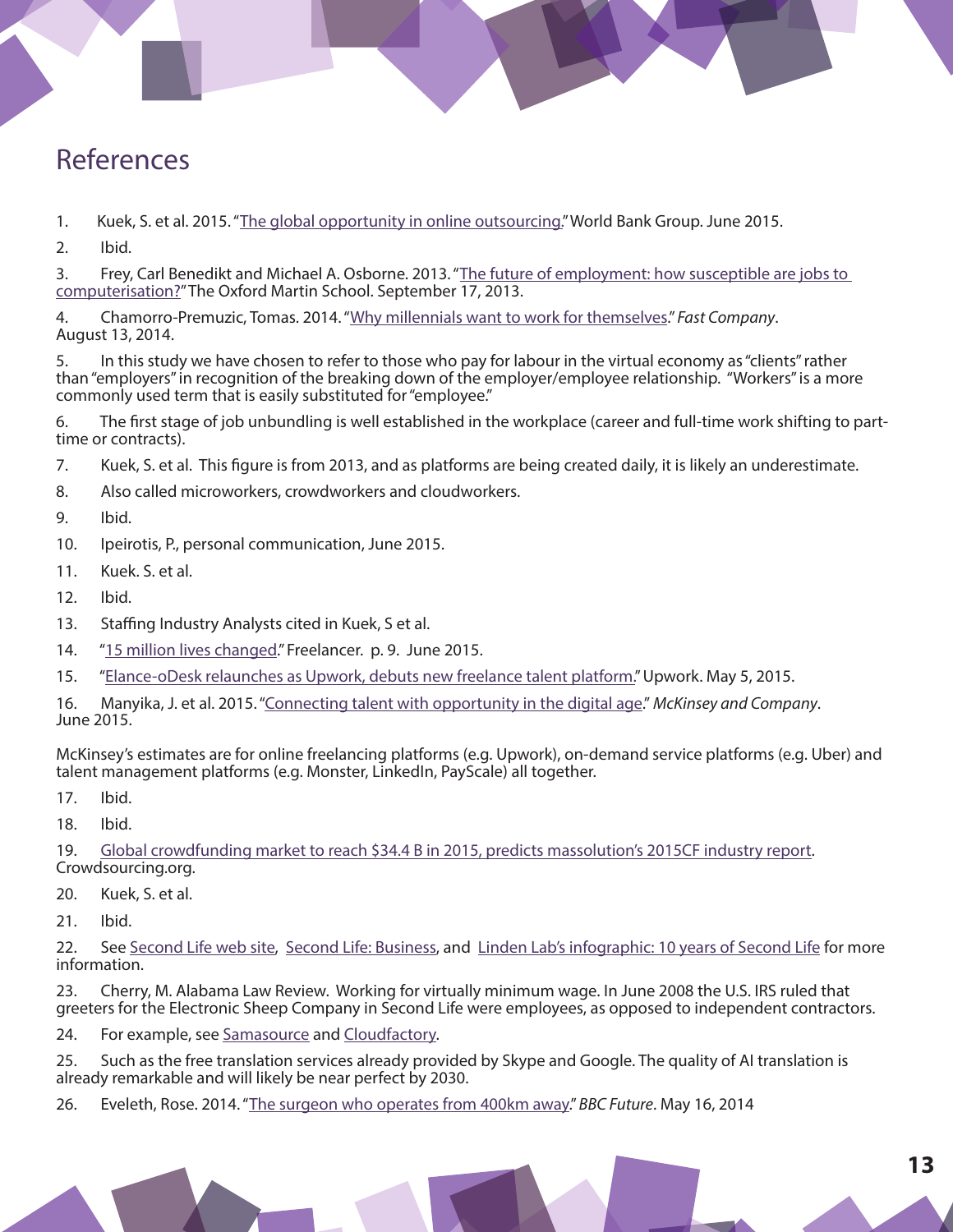27. Snyder, Jessie. 2015. "[How the 'rise of the machines' will transform oil and gas.](http://www.albertaoilmagazine.com/2015/03/rise-of-the-machines/)" *Alberta Oil Magazine*. March 16, 2015.

28. "[Will remote-controlled robots clean you out of a job?"](http://www.newscientist.com/article/mg22429982.300-will-remotecontrolled-robots-clean-you-outof-a-job.html#.VItQefnF98E) *New Scientist*. December 3, 2014.

29. Unless otherwise specified, in the remainder of this study references to online and freelance marketplaces in-<br>clude both microwork and freelancing.

30. Mankyika, J. et al.

31. There is an ongoing debate about whether cloudbased microworkers should be considered as contractors or employees. They are currently treated as contractors in almost all cases.

32. Microtasks can be as short as seconds, the pay as low as pennies. One study found the average wage of Amazon Mechanical Turk workers to be US\$ 1.25, at a time when the U.S. federal minimum wage was US\$ 7.25/hour.

Felstiner, Alek. 2011. "[Working the crowd: employment and labor law in the crowdsourcing industry](http://wtf.tw/ref/felstiner.pdf)." Berkeley Journal of Employment and Labor Law. p. 167.

33. Legal rulings are at the early stages. For example, in June 2008 the U.S. IRS ruled that greeters for the Electronic Sheep Company in Second Life were employees, as opposed to independent contractors. A June 2015 in California that determined Uber drivers are employees rather than contractors. Many other cases are before the courts in the U.S.

34. Silberman, M. 2014. "[Designs for a future microtask market.](http://wtf.tw/text/designs_for_a_future_crowd_work_market_proposal.pdf)" May 9, 2014.

35. For example, on Amazon Mechanical Turk, clients can refuse to pay workers without providing a justification, but still use and retain ownership of the work.

36. Howcroft, Debra and Birgitta Bergvall-Kareborn. 2014. ["Internet provides new threat to employment rights.](http://blog.policy.manchester.ac.uk/featured/2014/12/internet-provides-new-threat-to-employment-rights-2/)" Manchester Policy Blogs. December 9, 2014.

Existing labour law has for the most part not been applied. The participation agreement for Amazon Mechanical Turk workers explicitly states that "…workers are not entitled to holiday pay, sick leave, health insurance or compensation benefits in the event of injury. The terms and conditions offer no social protection for workers and there is no commitment to meet national minimum pay rates."

37. Ross, J. 2010. "[Who are the Turkers? Worker Demographics in Amazon Mechanical Turk.](http://www.international.ucla.edu/media/files/SocialCode-2009-01.pdf)"

38. Ipeirotis and Ross cited in Felstiner, A. 2011. "[Working the Crowd: Employment and Labor Law in the Crowd](http://papers.ssrn.com/sol3/papers.cfm?abstract_id=1593853)[sourcing Industry."](http://papers.ssrn.com/sol3/papers.cfm?abstract_id=1593853) Berkeley Journal of Employment and Labor Law, Vol. 32, No. 1. August 16, 2011.

39. The following statement by Lucas Biewald, co-founder and CEO of one of the leading microwork platforms gives a sense of the disposability of workers in this work environment: "*Before the Internet, it would be really difficult to find someone, sit them down for ten minutes and get them to work for you, and then fire them after those ten minutes. But with technology, you can actually find them, pay them the tiny amount of money, and then get rid of them when you don't need them anymore*."

Biewald, Lucas (Co-founder and CEO of Crowdflower microwork platform) cited in Marvit, Moshe Z. February 5, 2014. "[How Crowdworkers became the ghosts in the digital machine."](http://www.thenation.com/article/how-crowdworkers-became-ghosts-digital-machine/) *The Nation*.

40. Legal rulings are at the early stages. For example, in June 2008 the U.S. IRS ruled that greeters for the Electronic Sheep Company in Second Life were employees, as opposed to independent contractors. A June 2015 in California that determined Uber drivers are employees rather than contractors. Many other cases are before the courts in the U.S.

41. For example, Upwork has strategies to keep their online marketplace from being flooded by low-cost labour (personal communication, September 2015).

42. For example, see the [Amazon Mechanical Turk worker letter writing campaign to Amazon CEO Jeff Bezos.](http://www.theguardian.com/technology/2014/dec/03/amazon-mechanical-turk-workers-protest-jeff-bezos)

43. For example, see the [No!Spec campaign against spec work.](http://www.nospec.com/)

44. Vasquez, Mario. 2015. "[Wave of digital media organizing continues as Al Jazeera America goes union](http://inthesetimes.com/working/entry/18478/al-jazeera-america-union). I*n These Times*. October 6, 2015.

45. Lehmann, Chris. 2015. "[Digital-media workers of the world, unite!](http://america.aljazeera.com/opinions/2015/6/digital-media-workers-of-the-world-unite.html)" *Aljazeera America*. June 14, 2015.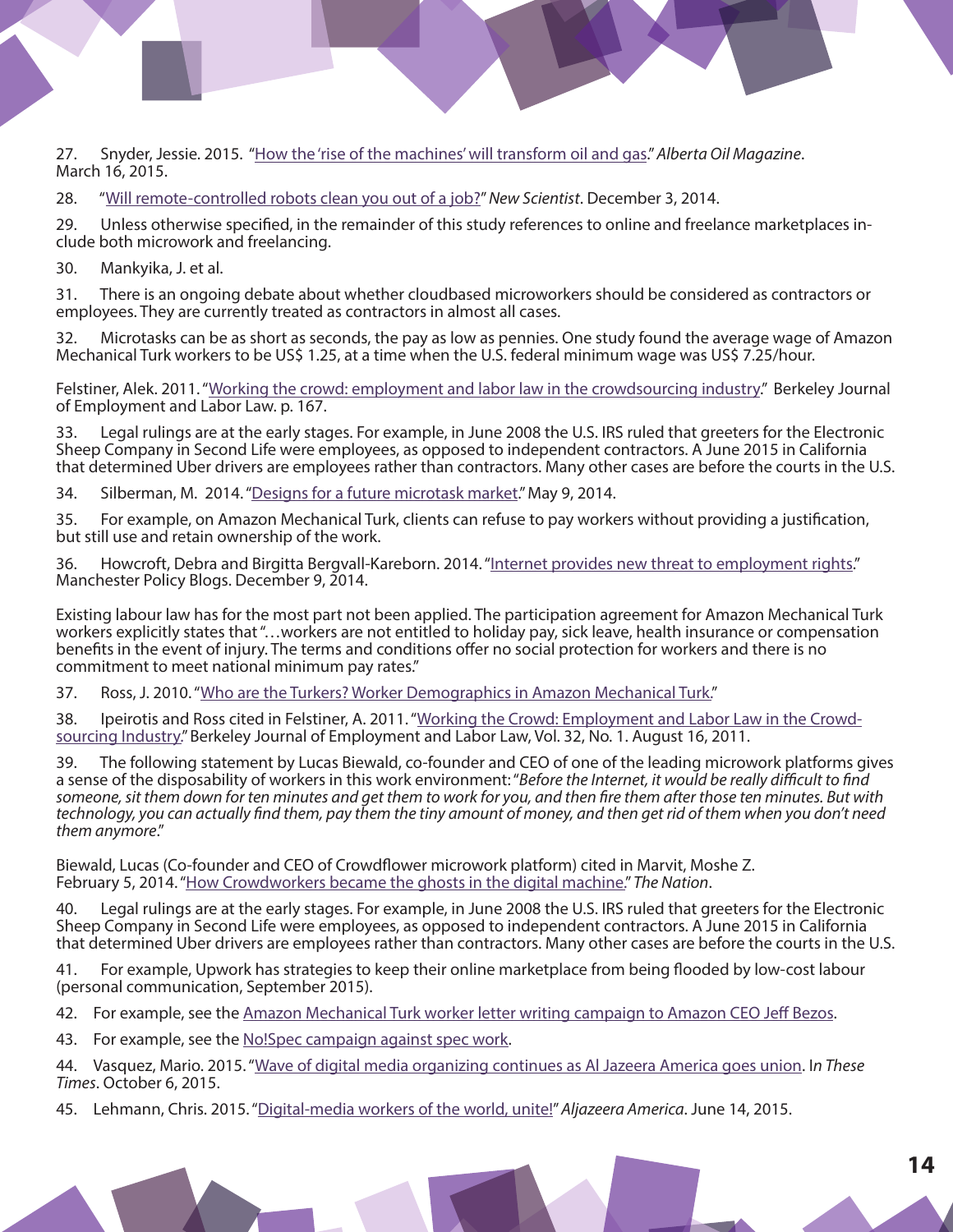46. Sterne, Peter. 2015. ["Reporters announce conference in Louisville to unionize digital media.](http://www.capitalnewyork.com/article/media/2015/06/8569683/reporters-announce-conference-louisville-unionize-digital-media)" Politico New York. June 8, 2015.

47. "[Crowdsourcing grows up as online workers unite](http://www.newscientist.com/article/mg21729036.200-crowdsourcing-grows-up-as-online-workers-unite.html#.VZMiUflVhBc)." *New Scientist*. February 6, 2013.

48. For example, [Turkopticon](https://turkopticon.ucsd.edu/) is a software program that workers can use with Amazon Mechanical Turk to identify and avoid clients who take work without paying.

49. [cloudmebaby.com](http://www.cloudmebaby.com/forums/portal.php) is a clickworker forum that shares tips and advice, for example, how to boost reputation ratings and make money more efficiently.

50. For example, see [Coworker.org](https://www.coworker.org/)

51. [Cowork Niagara](http://coworkniagara.com/) in St. Catherines, Ontario "where freelancers, social entrepreneurs and non-profit groups work, collaborate and make awesome stuff together."

52. See [Freelancers Union web site](https://www.freelancersunion.org/benefits/).

53. Whitney, Heather. ["Alternative Forms of Labor Organizations: Union Substitutes or Something Else?](http://digitallabor.org/schedule/alternate-forms-of-labor-organizations)" Digital Labor.

54. Ipeirotis, Panos. "[The New Demographics of Mechanical Turk.](http://www.behind-the-enemy-lines.com/2010/03/new-demographics-of-mechanical-turk.html)" A Computer Scientist in a Business School blog. March 9, 2010.

Approximately 65% of Amazon Mechanical Turk workers are women, and it speculated that this is because more wom-<br>en have a need for part-time, flexible work that they can balance with caring for children.

55. Mandl, Irene. "New forms of employment: Status quo and first findings on crowd employment and ICT based, [mobile work](http://dynamicsofvirtualwork.com/wp-content/uploads/2014/04/Mandl-presentation.pdf)." European Foundation for the Improvement of Living and Working Conditions. March 28, 2014.

56. Mandl, Irene. "New forms of employment: Status quo and first findings on crowd employment and ICT based, [mobile work](http://dynamicsofvirtualwork.com/wp-content/uploads/2014/04/Mandl-presentation.pdf)." European Foundation for the Improvement of Living and Working Conditions. March 28, 2014.

57. Johal, Sunil and Noah Zon. 2015. "[Policymaking for the Sharing Economy: Beyond Whack-A-Mole." Mowat Centre](http://mowatcentre.ca/policymaking-in-the-sharing-economy/).<br>February 16, 2015.

- 58. Cherry, M., personal communication. June 2015.
- 59. International Labour Organization. "[World Employment and Social Outlook](http://www.ilo.org/global/research/global-reports/weso/2015-changing-nature-of-jobs/WCMS_368626/lang--en/index.htm)." May 19, 2015.
- 60. "[Crowdsourcing grows up as online workers unite](http://www.newscientist.com/article/mg21729036.200-crowdsourcing-grows-up-as-online-workers-unite.html#.VZMiUflVhBc)." *New Scientist*. February 6, 2013.
- 61. See:
- Coyne, Andrew. 2015. "[Guarantee a minimum income, not a minimum wage.](http://news.nationalpost.com/full-comment/andrew-coyne-guarantee-a-minimum-income-not-a-minimum-wage)" *National Post*. June 10, 2015.
- Gordon, Noah. 2014. "[The Conservative Case for Guaranteed Basic Income."](http://www.theatlantic.com/politics/archive/2014/08/why-arent-reformicons-pushing-a-guaranteed-basic-income/375600/) *The Atlantic*. August 6, 2014.
- [Basic Income web site](http://www.basicincome.org/).
- 62. Manyika, J. et al

63. [See for example the](https://www.infodev.org/infodev-files/resource/InfodevDocuments_1056.pdf) <u>[World Bank study on online outsourcing](http://pubdocs.worldbank.org/pubdocs/publicdoc/2015/6/212201433273511482/Global-OO-Study.pdf)</u> referenced widely in this report and an earlier study,<br>"[Knowledge Map of the Virtual Economy.](https://www.infodev.org/infodev-files/resource/InfodevDocuments_1056.pdf)["](http://pubdocs.worldbank.org/pubdocs/publicdoc/2015/6/212201433273511482/Global-OO-Study.pdf)

64. Stewart, James. "[Online work exchanges and the 'crowdsourcing' labour."](http://is.jrc.ec.europa.eu/pages/documents/Onlineworkexchanges.pdf) Joint Research Centre – European Commission.

- 65. Ibid
- 66. Ibid
- 67. A list of anti-Walmart and pro-Walmart sites can be viewed on [Reclaim Democracy web site.](http://reclaimdemocracy.org/walmart_links/)
- 68. Samasource. Customer Case Study: Walmart
- 69. For example, MobileWorks ties its [minimum wages to each country where its workers.](http://www.newscientist.com/article/mg21729036.200-crowdsourcing-grows-up-as-online-workers-unite.html#.VZMiUflVhBc)
- 70. See [www.wagemark.org](http://www.wagemark.org/)